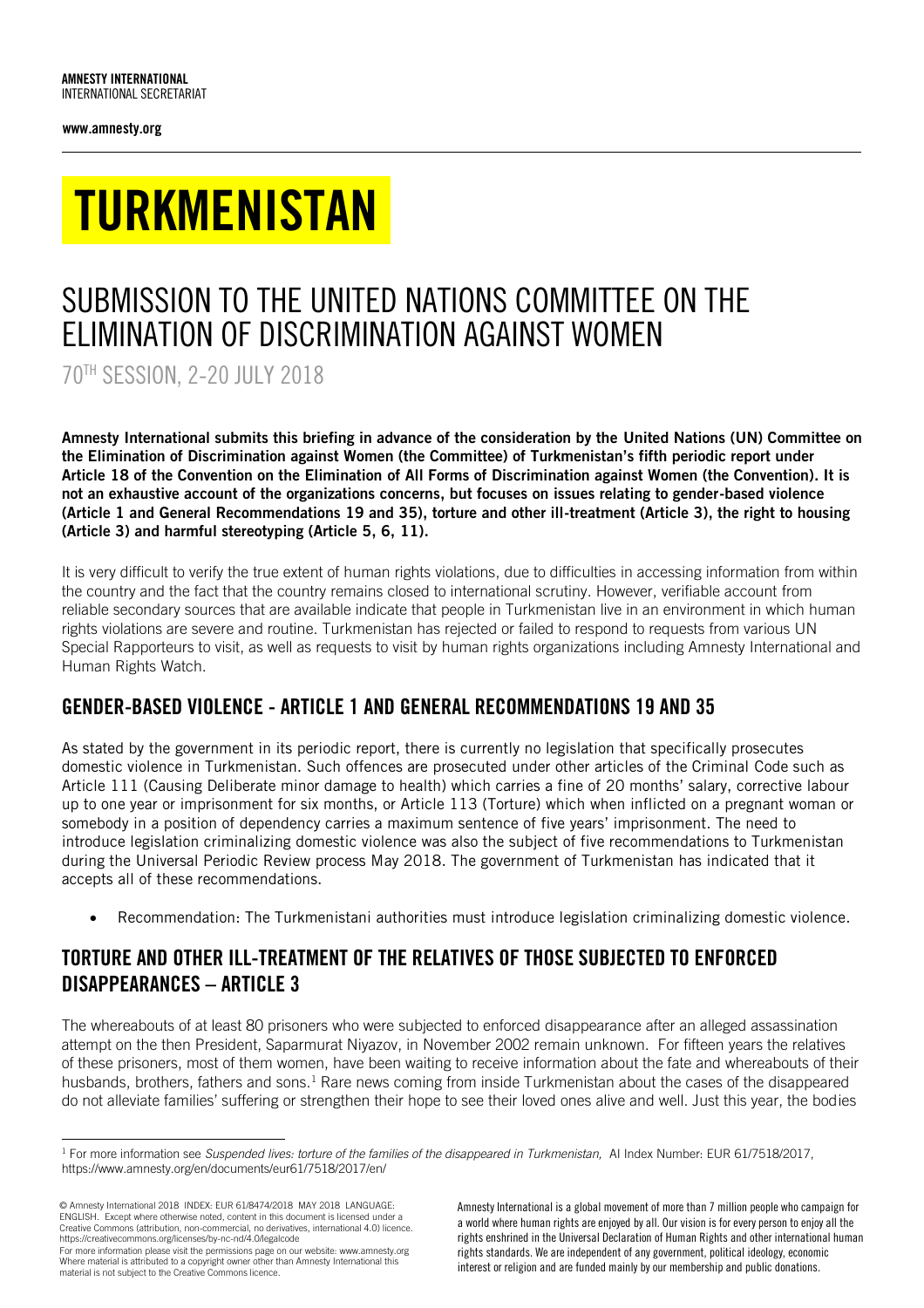of three former senior state officials, who were forcibly disappeared following their arrest and criminal prosecution in the previous decade, were delivered to their relatives from prisons. Tirkish Tyrmyev reportedly died on 13 January; Bairam Khasanov died in May; and on 18 August, the Russian NGO Human Rights Centre Memorial reported that Akmurad Redzhepov had died on 10 August.

In October 2014, the Human Rights Committee found that Tatiana Shikhmuradova had been subjected to torture and other ill-treatment because of the "anguish and distress caused by the incommunicado detention and disappearance of her husband".<sup>2</sup> Boris Shikhmuradov was sentenced to 25 years' imprisonment in a closed trial on 29 December 2002. Tatiana Shikhmuradova never received any official communications concerning her husband's sentence including copies of the verdict, which means that she cannot appeal against the sentence. The state appointed lawyer stopped communicating with her the moment her husband was sentenced and she never received any replies from government bodies to her numerous requests for information about his whereabouts. She said in her application to the UN Human Rights Committee:

"*Long years of attempts to find out at least something about the fate of my husband has taught me to avoid unofficial information of any kind. At first, any mention of his name would literally lead me into a state of either extreme joy, indignation, or tragic hopelessness. I have learned, when possible, not to react to rumours that my husband is alive, or long gone. Otherwise, I would have gone mad. I seek to receive official information, and nobody can convince me that this is hopeless*."

 Recommendation: The Turkmenistani authorities must ensure that prompt, thorough, independent and impartial criminal investigations are conducted into alleged disappearances and other human rights violations. In addition, the authorities must ensure that victims of enforced disappearance, including their families, are provided with full, effective and gender-sensitive reparation to address the harm they have suffered, including restitution, compensation, and rehabilitation.

## RIGHT TO HOUSING AND FORCED EVICTIONS - ARTICLE 3

During 2017 there were reports of mass house demolitions and forced evictions in connection with construction and development projects, including those implemented in preparation for the Asian Indoor and Martial Arts Games that were held in September 2017. On 21 February, a group of women gathered in Ashgabat to demand the alternative housing that they had been denied due to the lack of documentation confirming ownership of their demolished homes. The authorities had not issued them with such documents because many of the women were not registered in Ashgabat.

 Recommendation: The Turkmenistani authorities must ensure that all those who are subject to house demolitions and forced evictions are genuinely consulted, given reasonable notice and provided with appropriate alternative housing.

## HARMFUL STEREOTYPING - ARTICLES 3 AND 5

Despite declarations in law that men and women are equal, a number of restrictions concerning travel, dress and driving have been introduced which disproportionately affect women.

#### *Dress Code*

The requirement to wear national dress which was introduced under the previous president is periodically reinforced. While men are required to wear dark suits and ties, women must spend money on expensive national costumes. While this applies to the whole population it is particularly enforced for public sector workers. In March 2018, women working in the public sector in Ashgabat were instructed not to dye their hair, wear nail varnish, or use eyelash and nail extensions. In April 2018, teachers at an agricultural college in Dashoguz were warned not to deviate from the dress code and inspected to ensure that they were wearing the traditional embroidered trousers under their dresses.<sup>3</sup>

#### TURKMENISTAN

<sup>-</sup><sup>2</sup> http://juris.ohchr.org/Search/Details/19

<sup>3</sup> <https://www.hronikatm.com/2018/04/v-turkmenistane-zhenshhin-prepodavateley-obyazali-nosit-zhenskie-shtanyi-balaki-i-zapretili-im-krasit-nogti/>

SUBMISSION TO THE UN COMMITTEE ON THE ELIMINATION OF DISCRIMINATION AGAINST WOMEN 2